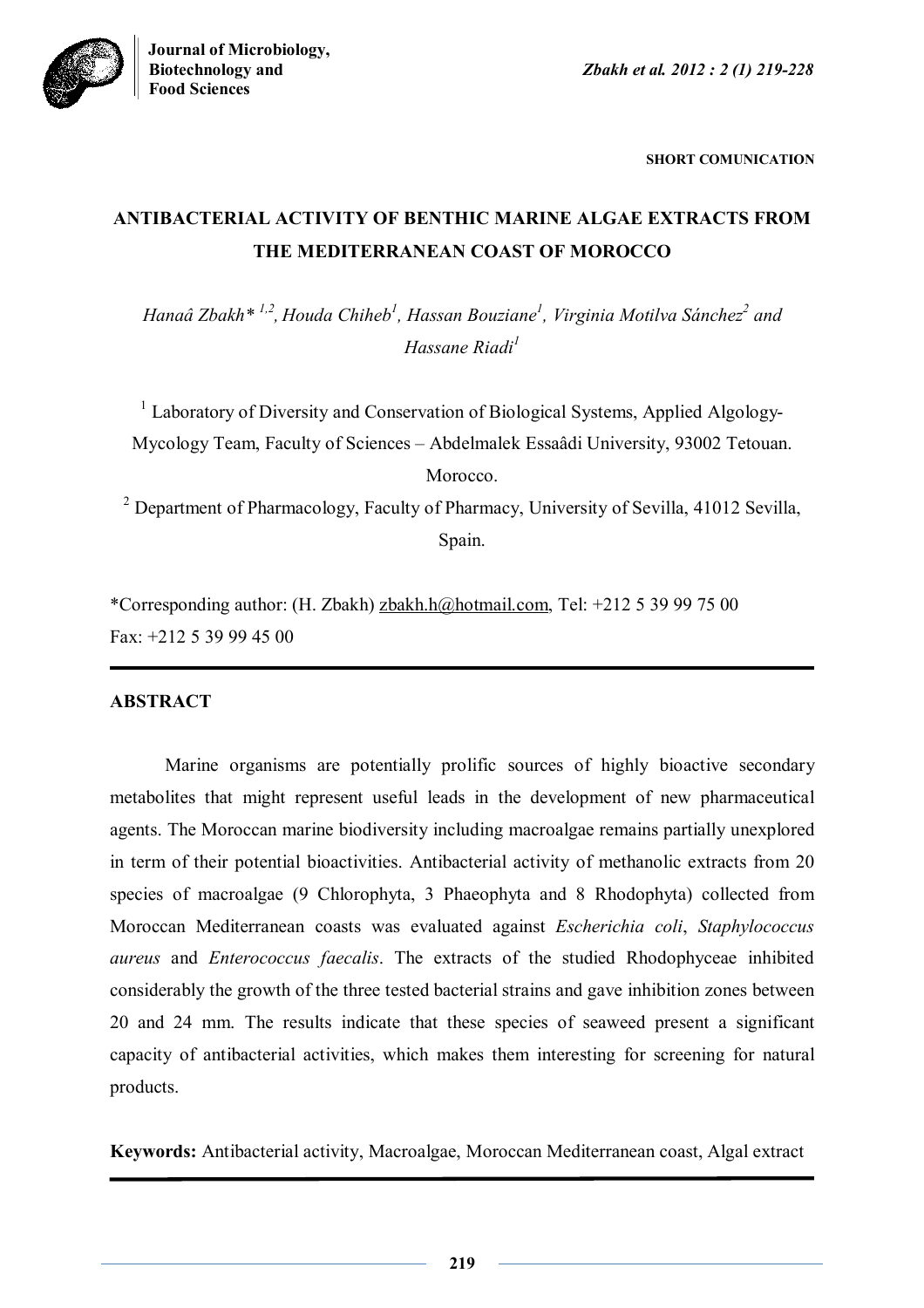## **INTRODUCTION**

Traditional and modern medicines have relatively exhausted most of their resources in land plants. However, the marine environment by dint of its biological and chemical diversity can be a source of new types of agents against cancer and infectious diseases (Bazes *et al.,* 2006; Chew *et al.,* 2007; Mayer *et al.,* 2007). During the last decades, numerous novel compounds have been isolated from marine organisms and many of these substances have been demonstrated to possess interesting biological activities (Duarte *et al.,* 2001; Faulkner, 2002; Ely *et al.,* 2004; Dubber and Harder, 2008).

Marine macroalgae are the most interesting algae group because of their broad spectrum of biological activities such as antimicrobial (Chiheb *et al.,* 2009, Bouhlal *et al*.,2010), antiviral (Bouhlal *et al*., 2010, Bouhlal *et al.,* 2011, Kim and Karadeniz, 2011), antifungal (de Felício *et al.,* 2010), anti-allergic (Na *et al.,* 2005), anticoagulant (Dayong *et al.,* 2008), anticancer (Kim *et al.,* 2011), antifouling (Bhadury and Wright, 2004) and antioxidant activities (Devi *et al.,* 2011). They produce a wide variety of chemically active metabolites in their surroundings as an aid to protect themselves against other settling organisms (Bhadury and Wright, 2004). There are numerous reports of macroalgae derived chemical compounds that have a broad range of biological activities, some of which have been used in pharmaceutical industries.

The algal richness of Moroccan coasts is undeniable in terms of diversity and quantity (Kazzaz and Riadi, 2000). The antimicrobial potential of macroalgae from Mediterranean Moroccan coasts remains partially unexplored. Many chemically unique compounds of marine algae with antimicrobial activity have been isolated and a number of them are under investigation and/or are being developed as new pharmaceuticals such as brominated phenols, sterols, terpenoids, polysaccharides, peptides, proteins, acrylic acid, terpenes, chlorophyllides, phenols and heterocyclic carbons etc. (Bhacuni *et al*. 2005; Li *et al*., 2007; Bouhlal *et al.,* 2011; Priyadharshini *et al*., 2011). The present study was undertaken to examine the antibacterial effect of methanolic crude extracts of 20 species of marine benthic algae (9 Chlorophyceae, 3 Phaeophyceae and 8 Rhodophyceae), collected from the Mediterranean Moroccan coasts, against pathogenic bacteria *Escherichia coli*, *Staphylococcus aureus* and *Enterococcus faecalis*.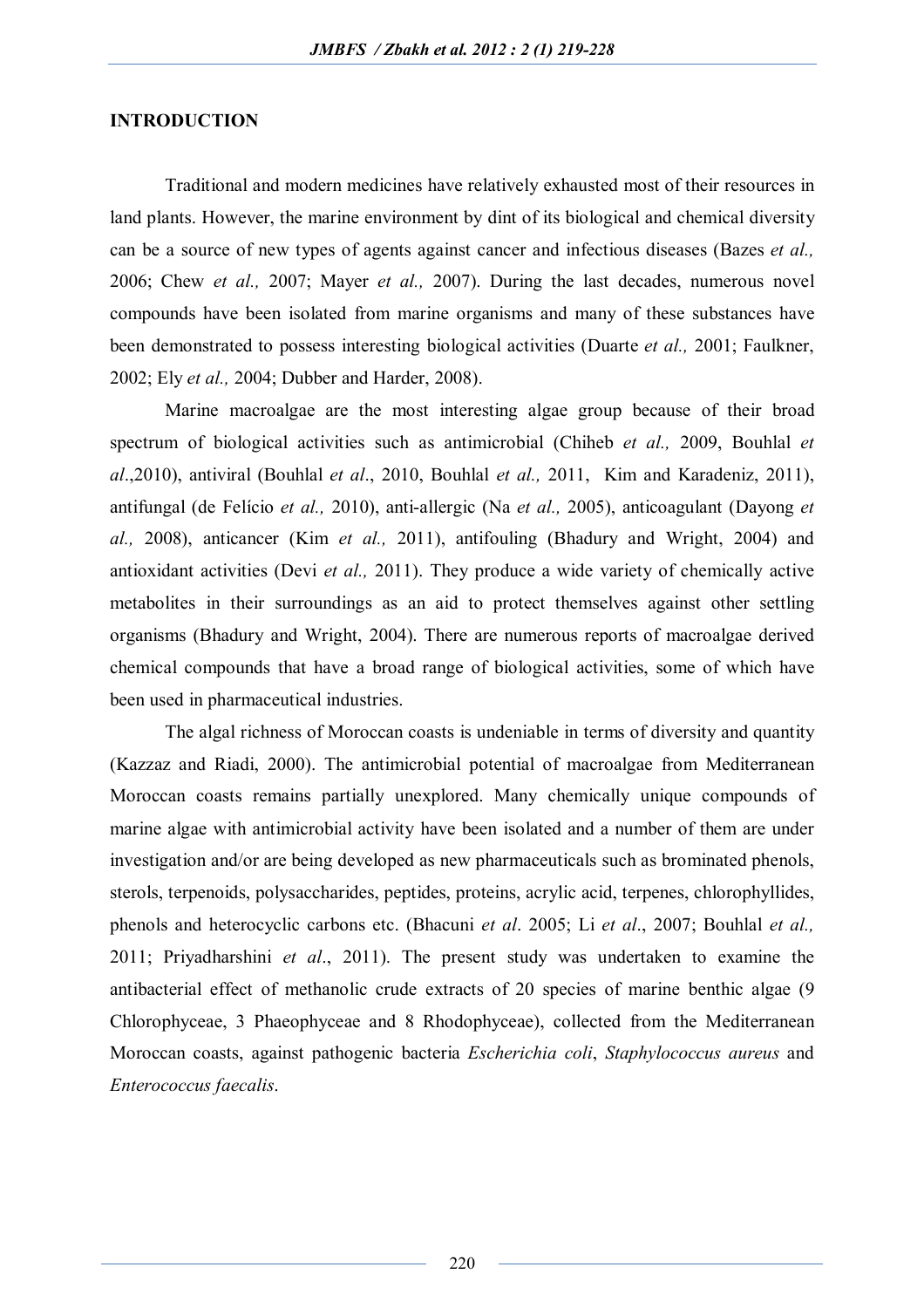#### **MATERIAL AND METHODS**

#### **Algal material**

The algae were collected between 1 and 4 m of depth, conserved on ice until use. Sampling was conducted between May 2005 and June 2008 on the coast of Ksar Seghir (35°50´52.58"N 5°33´39.04"0), Martil (35°37´10.22"N 5°16´15.79"0) and the lagoon of Nador (33º37'00.23''N 3º43'59.82"0). Taxonomic identification of species was performed with the aid of standard literature and determination keys. Voucher specimens of all species identified are deposited in the herbarium of our laboratory (Applied Algology-Mycology Laboratory, Department of Biology, Faculty of Science, Abdelmalek Essaâdi University, 93002 Tetouan, Morocco).

#### **Chemical extraction**

The algae samples were rinsed with sterile seawater to remove sand and epiphytes and washed with water. Then, they were dried on air ambient and finally in an oven (35-40 °C). The dried seaweeds were crushed by an electric grinder and the obtained powder was then stored at -12 °C until the extraction step. The powder of dried seaweeds (5 g) was extracted with methanol (200 ml) for 8 h at 65<sup>o</sup>C using the Soxhlet apparatus. The obtained extracts were concentrated under vacuum using a rotary evaporator. The residues were then diluted in 2 ml of pure methanol (Sreenivasa-Rao and Parekh, 1981)**.**

#### **Antibacterial activity test**

Antibacterial tests of algal extracts were performed *in vitro* using the disc diffusion method (Sreenivasa-Rao and Parekh, 1981) in Petri dishes. Sterile disks (BBLTM) of 6 mm in diameter were impregnated with 25 µl of seaweeds extract, deposited on the surface of agar medium (Mueller-Hinton Agar, pH 7.4  $\pm$  0.2 at 25 °C) previously inoculated with bacteria strains and incubated at 37 °C for 24 h (Ballantine *et al.,* 1987). The results are expressed by measuring in millimeter the diameters of the inhibition halos of bacterial growth around the disk. Methanol (100%) without seaweed extract was used as negative control. All tests were performed in triplicate, and clear halos greater than 10 mm were considered as positive results (Lima-Filho *et al.,* 2002).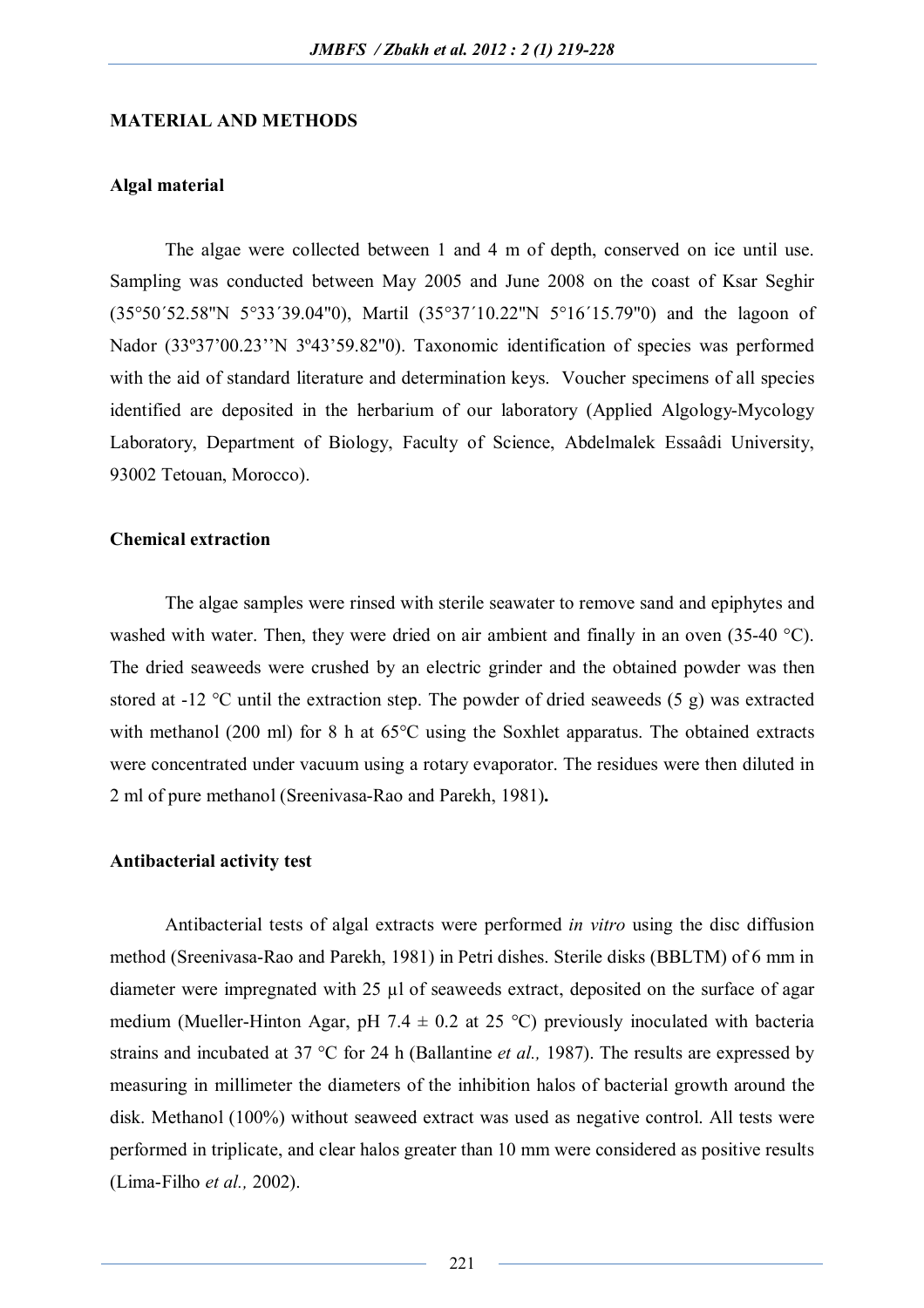### **Bacteria strains**

Bacteria strains used in this study are: *E. coli* ATCC 25922 (Gram- ), *S. aureus* ATCC 25923 (Gram<sup>+</sup>) and *E. faecalis* ATCC 29212 (Gram<sup>+</sup>). They were obtained from the Department of Microbiology, Faculty of Pharmacy - University of Granada, Spain (ATCC: American Type Culture Collection).

#### **RESULTS AND DISCUSSION**

The antibacterial activity of crude methanol extracts of 20 species of Moroccan marine algae is shown in the Table 1. The antibacterial activity is ranked from no activity (-: inhibition diameter  $\leq 10$  mm), low  $(+)$  inhibition diameter between 10 and 15 mm), moderate  $(++)$ : inhibition diameter between 15 and 20 mm) and high activity  $(++)$ : diameter inhibition  $>$ 20 mm).

Among the algae tested, seventeen species have shown antibacterial activity, the highest activity was shown by crude extracts of *Ulva lactuca*, *Gracilaria bursa-pastoris* and *Chaetomorpha linum*. The majority of the algal extracts were active against at least one or two microorganisms. Fifteen extracts (75%) were moderately to highly active against *S. aureus*, seven (35%) against *E. coli* and finally two extracts (10%) inhibited *E. faecalis*. Methanol extracts of *Ulva rigida*, *Enteromorpha compressa*, *musciformis Hypnea*, *Caulerpa prolifera*, *Asparagopsis armata* and *Cladostephus spongiosus* showed inhibitory activity against all strains tested.

Among the nine species tested of Chlorophyceae, the extract of *Caulerpa prolifera* has the larger diameters of inhibition against *S. aureus* (23 mm), *E. coli* (16 mm) and *E. faecalis* (13 mm). However, extracts of *Ulva rigida* (Fig 1), *Enteromorpha compressa* and *Caulerpa prolifera* were the only ones to present inhibitory activity against *E. faecalis*. Their respective inhibition diameters are 15 mm, 13 mm and 12 mm.

The results obtained with extracts of *Ulva rigida* and *Caulerpa prolifera* from the Mediterranean Moroccan coasts are similar to those obtained with the same species from the Canary Islands against Gram<sup>+</sup> bacteria (González et al., 2001). Similar results were also obtained with extracts of ethanol, ethanol/methanol and hexane of *Caulerpa prolifera* from Mexico and the Caribbean (Ballantine *et al.,* 1987; Freile-Pelegrin and Morales, 2004).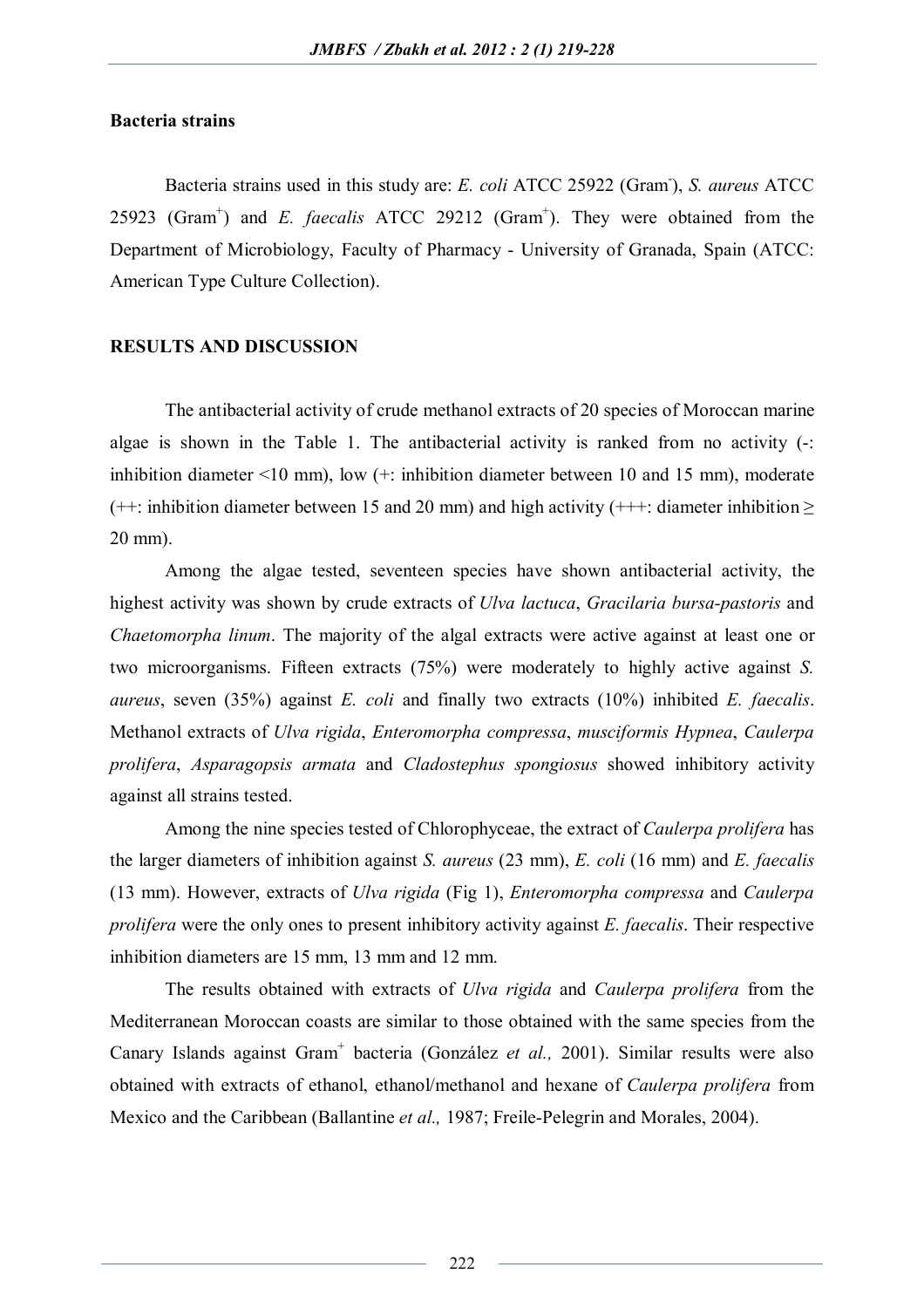| Algae                   | locality    | strains  |        |            |
|-------------------------|-------------|----------|--------|------------|
|                         |             | Eco.     | Ent    | <b>Sta</b> |
| Chlorophyceae           |             |          |        |            |
| Ulva rigida             | Ksar Seghir | $+$      | $++$   | $^{+}$     |
| Ulva lactuca            | Nador       | $^{+}$   |        | $^{+}$     |
| U. olivascens           | Nador       | $++$     |        | $++$       |
| Enteromorpha compressa  | Ksar Seghir | $+++$    | $+$    | $+$        |
| E. linza                | Nador       | $+$      |        | $++$       |
| E. intestinalis         | Nador       | $^{+}$   |        | $++$       |
| Chaetomorpha linum      | Nador       | $+$      |        | $^{+}$     |
| Caulerpa prolifera      | Nador       | $^{++}$  | $^{+}$ | $^{+++}$   |
| Codium dichotomum       | Martil      |          |        | $^{+++}$   |
| Phaeophyceae            |             |          |        |            |
| Cystoseira humilis      | Nador       | $^{+}$   | nt     | $++$       |
| C. compressa            | Nador       |          |        | $^{+++}$   |
| Cladostephus spongiosus | Martil      | $^{+}$   | $^{+}$ | $^{+++}$   |
| Rhodophyceae            |             |          |        |            |
| Gymnogongrus patens     | Ksar Seghir | $+++$    |        | $++$       |
| Plocamium coccineum     | Ksar Seghir | $+$      |        | $++$       |
| Asparagopsis armata     | Ksar Seghir | $+$      | $^{+}$ | $++$       |
| Centroceras clavulatum  | Nador       | $^{++}$  |        | $++$       |
| Gracilaria confervoïdes | Nador       | $^{+}$   |        | $++$       |
| G. bursa- pastoris      | Nador       | $^{+}$   |        | $^{+}$     |
| Hypnea musciformis      | Nador       | $^{+++}$ | $+++$  | $+++$      |
| Alsidium corallinum     | Nador       | $^{++}$  |        | $++$       |

**Table 1** Antibacterial activity of marine algae extracts from different localities of the Mediterranean Moroccan coasts

**Legend:** -: no activity; +: 10mm< inhibition diameter <15 mm; ++: 15mm< inhibition diameter <20mm; +++: inhibition diameter ≥ 20mm). Strains: Eco: *Escherichia coli* ATCC 25922, Sta: *Staphylococcus aureus*  ATCC25923, Ent: *Enterococcus faecalis* ATCC 29213, nt: not tested.

Extract of *Cladostephus spongiosus* showed a broad inhibitory activity against *E. coli* (13 mm), *E. faecalis* (12 mm) and *S. aureus* (24 mm). Negative responses of *Cystoseira compressa*, *C. humilis* and *Cladostephus spongiosus* extracts are consistent with those reported by González *et al.* (2001) concerning samples from the Canary Islands.

The extract of *Hypnea musciformis* (Rhodophyceae) inhibited considerably the growth of the three strains tested and gave inhibition zones between 20 and 24 mm. In the case of the extract of *Asparagopsis Armata*, the inhibition diameters were smaller than those of *Hypnea*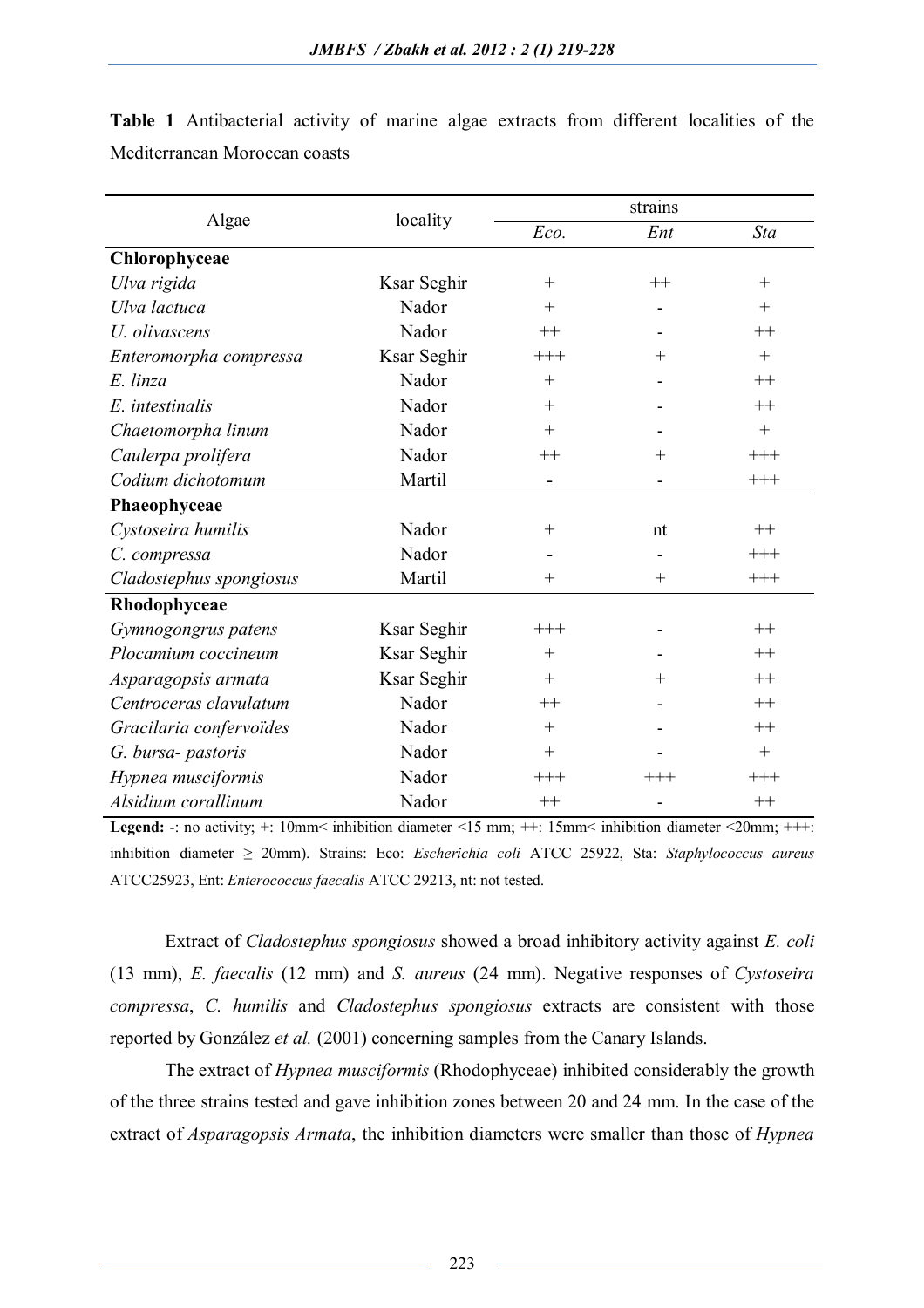*musciformis* and varied between 12 and 15 mm. *S. aureus* appeared more sensitive than the other two strains with larger inhibition zones.



**Figure 1** Inhibition zones of *Ulva rigida* methanolic extract against *Enterococcus faecalis* in triplicate and negative control

Nonetheless, *E. Faecalis* was highly resistant against the majority of the algal extracts used. It was reported that Gram<sup>+</sup> bacteria are more efficiently inhibited by algal extracts than Gram-bacteria (Sreenivasa-Rao and Parekh, 1981; Pesando and Caram, 1984). Studies on *Hypnea musciformis* from the Indian coast showed that methanol-dichloromethane extracts are more effective against Gram<sup>+</sup> bacteria strains than Gram<sup>-</sup> bacterial strains (Selvin and Lipton, 2004).

# **CONCLUSION**

The Mediterranean coasts are a source of great biological diversity with an almost unexplored potential to provide significant therapeutic, as well as nutritional, benefits for humans. The investigation and exploitation of the potential of marine algae will have significant health implications for current and future generations, not only for local people inhabiting in the Mediterranean border countries but also for people from all around the world.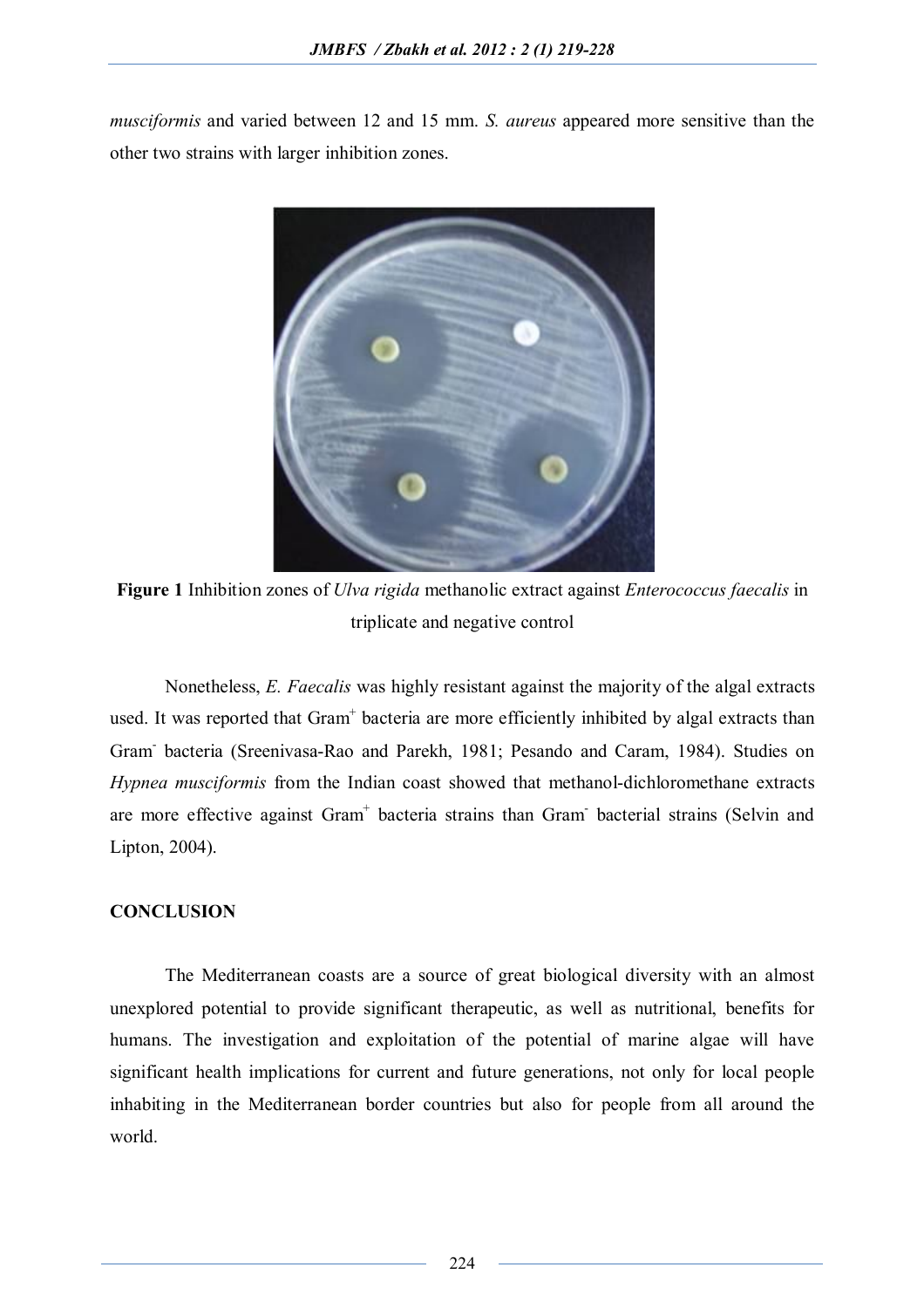From all these results, we can conclude that macroalgae from Mediterranean Moroccan coasts represent a potential source of bioactive compounds and must be studied for the production of natural antibiotics. Biochemical analysis are being undertaken to determine the structure and nature of compounds responsible of the bioactivity of the extracts with high antibacterial activity. Not only the presence of a particular compound which makes these organisms, interesting but also their huge diversity and the possibility of not only harvesting them but also of growing them at different conditions, leading to an enrichment of some bioactive compounds.

**Acknowledgments:** Authors greatly thank the Prof. Jose Martinez Lopez from the Faculty of Pharmacy (University of Grenada, Spain) for providing gratefully the bacteria strains and the Dr. Conxi Rodriguez–Prieto from the Department of Environmental Sciences of the Faculty of Sciences (University of Girona, Spain) for his help in discussions of results and for providing documentation on the systematic of phycoflora.

## **REFERENCES**

BALLANTINE, D.L. – GERWICK, W.H. – VELEZ, S.M. – ALEXANDER, E. – GUEVARA, P. 1987. Antibiotic activity of lipid-soluble extracts from Caribbean marine algae. In *Hydrobiologia*, vol. 151/152, 1987, p. 463–469.

BAZES, A. – SILKINA, A – DEFER, D. – BERNÈDE-BAUDUIN, C. – QUÉMÉNER, E. – BRAUD, J.P. – BOURGOUGNON, N. 2006. Active substances from Ceramium botryocarpum used as antifouling products in aquaculture. In *Aquaculture*, vol. 258, 2006, p. 664–674.

BHACUNI, D.S, – RAWAT, D.S. 2005. *Bioactive Marine Natural Products*. Springer/Anamaya Publishers. 2005. 400 p. ISBN: 978-1402034725

BHADURY, P. – WRIGHT, C.P. 2004. Exploitation of marine algae: biogenic compounds for potential antifouling application. In *Planta*, vol. 219, 2004, p. 561–578.

BOUHLAL, R. – HASLIN, C. – CHERMANN, J.C. – COLLIEC-JOUAULT, S. – SINQUIN, C. – SIMON, G. – CERANTOLA, S. – RIADI, H. – BOURGOUGNON, N. 2011. Antiviral activities of sulfated polysaccharides isolated from Sphaerococcus coronopifolius (Rhodophytha, Gigartinales) and Boergeseniella thuyoides (Rhodophyta, Ceramiales). In *Marine Drugs*, vol. 9, 2011, p. 1187–1209.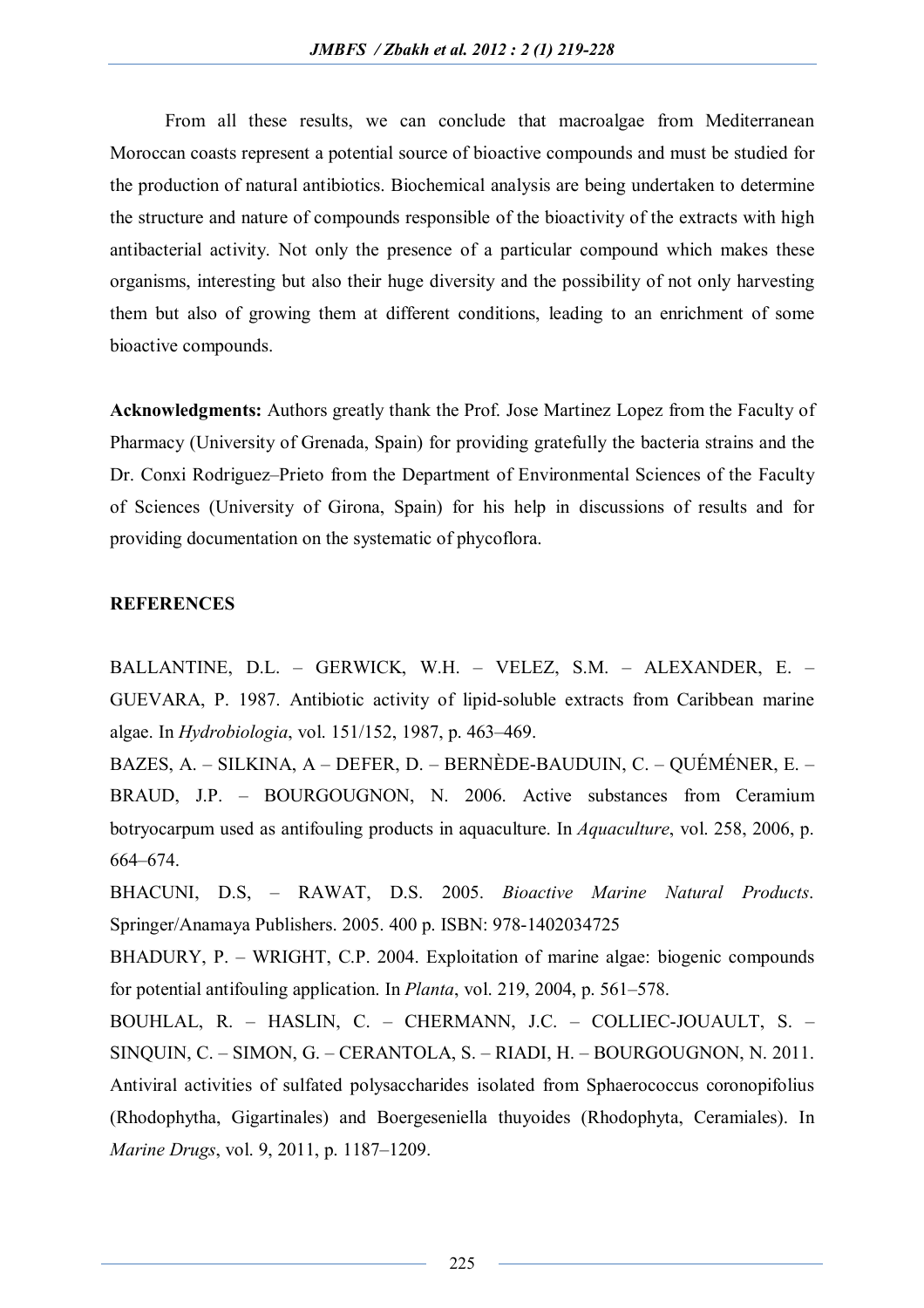BOUHLAL, R. – RIADI, H. BOURGOUGNON N. 2010. Antiviral activity of the extracts of Rhodophyceae from Morocco. In *African Journal of Biotechnology*, vol. 9, 2010, p. 7968– 7975.

CHEW, Y.L. – LIM, Y.Y. – OMAR, M. – KHOO, KS. 2007. Antioxidant activity of three edible seaweeds from two areas in South East Asia. In *Food Science and Technology*, vol. 41, 2007, p. 1067–1072.

CHIHEB, I. – RIADI, H. – MARTINEZ-LOPEZ, J. – DOMINGUEZ-SEGLAR, J.F. – GOMEZ-VIDAL, J.A. – BOUZIANE, H. – KADIRI, M. 2009. Screening of antibacterial activity in marine green and brown macroalgae from the coast of Morocco. In *African Journal of Biotechnology*, vol. 8, 2009, p. 1258–1562.

DAYONG, S. - JING, L. - SHUJU, G. - LIJUN, H. 2008. Antithrombotic effect of bromophenol, the alga-derived thrombin inhibitor. In *Journal of Biotechnology*, vol. 136,2008, p. 577–588.

DE FELÍCIO, R – DE ALBUQUERQUE, S. – YOUNG, M.C.M. – YOKOYA, N.S. – DEBONSI, H.M. 2010. Trypanocidal, leishmanicidal and antifungal potential from marine red alga Bostrychia tenella J. Agardh (Rhodomelaceae, Ceramiales). In *Journal of Pharmaceutical and Biomedical Analysis*, vol. 52, 2010, p. 763–769.

DEVI, G.K. – MANIVANNAN, K. – THIRUMARAN, G. – RAJATHI, F.A.A. – ANANTHARAMAN, P. 2011. In vitro antioxidant activities of selected seaweeds from Southeast coast of India. In *Asian Pacific Journal of Tropical Medicine*, vol. 4, 2011, p. 205– 211.

DUARTE, M.E.R. – NOSEDA, D.G. – NOSEDA, M.D. – TULIO, S. – PUJOL, C.A. – DAMONTE, E.B. 2002. Inhibitory effect of sulfated galactans from the marine alga Bostrychia montagnei on herpes simplex virus replication in vitro. In *Phytomedicine*, vol. 8, 2002, p. 53–58.

DUBBER, D. – HARDER, T. 2008. Extracts of Ceramium rubrum, Mastocarpus stellatus and Laminaria digitata inhibit growth of marine and fish pathogenic bacteria at ecologically realistic concentrations. In *Aquaculture*, vol. 274, 2008, p. 196–200.

ELY, R. – SUPRIYA, T. – NAIK, C.G. 2004. Antimicrobial activity of marine organisms collected off the coast of South East India. In *Journal of Experimental Marine Biology and Ecology*, vol. 309, 2004, p. 121–127.

FAULKNER, D.J. 2002. Marine natural products. In Natural Product Reports, vol. 19, 2002, p. 1–48.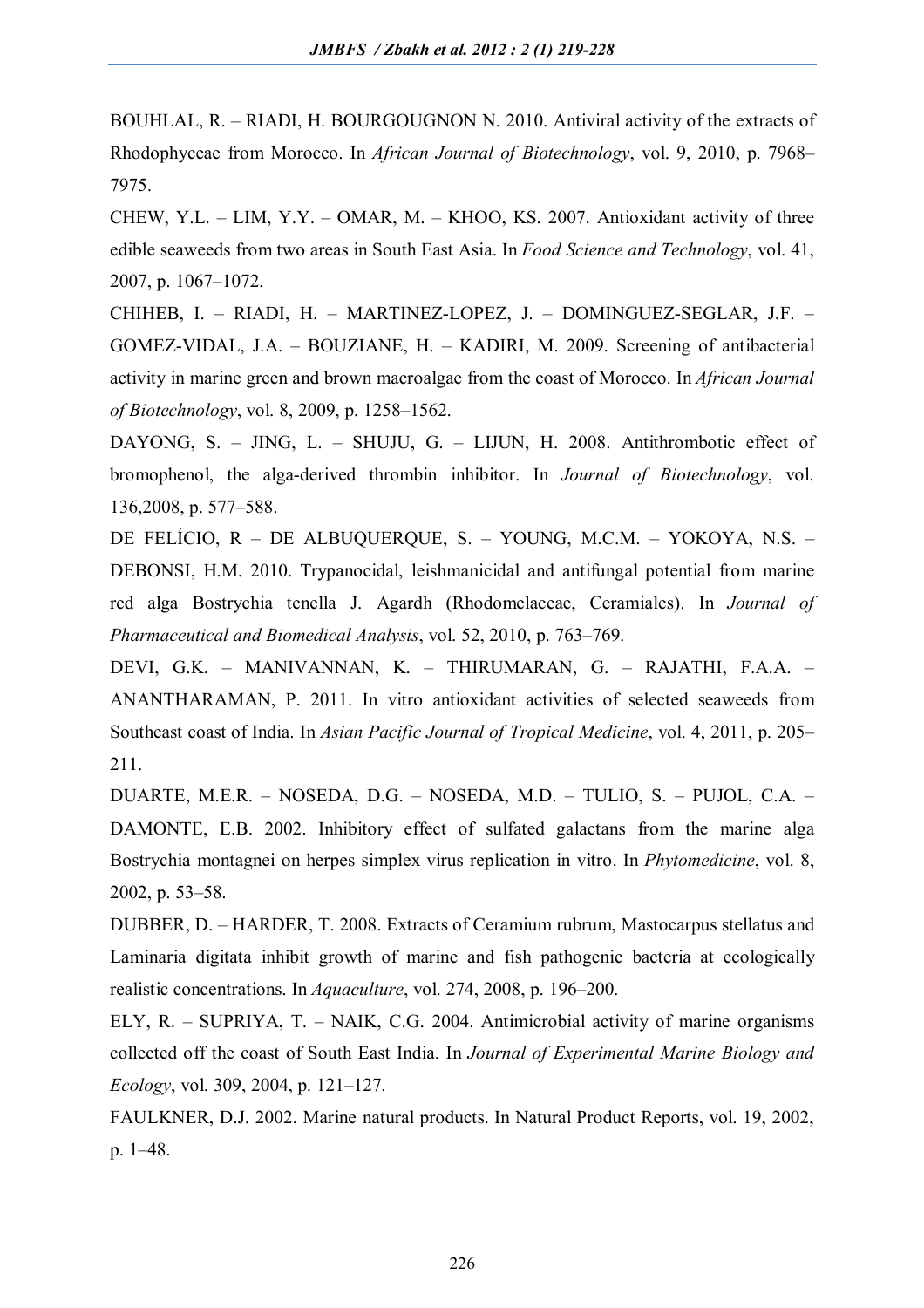FREILE-PELEGRIN, Y. – MORALES, J.L. 2004. Antibacterial activity in marine algae from the coast of Yucatan, Mexico. In *Botanica Marina*, vol. 47, 2004, p. 140–146.

GONZÁLEZ, V.A. – PLATAS, G. – BASILIO, A. – CABELLO, A. GORROCHATEGUI, J. – SUAY, I. – VICENTE, F. – PORTILLO, E. – JIMÉNEZ, R.M. – GARCIA-REINA, G. – PELÀEZ, F. 2001. Screening of antimicrobial activities in red, green and brown macroalgae from Gran Canaria (Canary Islands, Spain). In *International Microbiology*, vol. 4, 2001, p. 35–40.

KAZZAZ, M. – RIADI, H. 2000. Inventaire préliminaire de la phycoflore benthique du littoral marocain. II. Rhodophyceae. In *Acta Botanica Barcinon*, vol. 46, p. 5-42.

KIM, S.K. – KARADENIZ, F. 2011. Anti-HIV Activity of extracts and compounds from marine algae. In *Advanced Food and Nutrition Research*, vol .64, 2011, p. 255–265.

KIM, S.K. – THOMAS, N.V. – LI, X. 2011. Anticancer compounds from marine macroalgae and their application as medicinal foods. Advanced Food and Nutrition Research, vol. 64, 2011, p. 213–224.

LI, K. – XIAO-MING, L. – NAI-YUN, J. – BIN-GUI, W. 2007. Natural bromophenols from the marine red alga Polysiphonia urceolata (Rhodomelaceae): Structural elucidation and DPPH radical-scavenging activity. In *Bioorganic and Medical Chemistry*, vol. 15, 2007, p. 6627–6631.

LIMA-FILHO, J.V.M. – CARVALHO, A.F.F.U. – FREITAS, S.M. – MELO, V.M.M. 2002. Antibacterial activity of extracts of six macroalgae from the northeastern Brasilian coast. In *Brazilian Journal of Microbiology*, vol. 33, 2002, p. 311–314.

MAYER, A.M.S.M. – RODRÍGUEZ, A.D. – BERLINCK, R.G.S. – HAMANN, M.T. 2007. Marine pharmacology in 2003–4: Marine compounds with anthelmintic antibacterial, anticoagulant, antifungal, anti-inflammatory, antimalarial, antiplatelet, antiprotozoal, antituberculosis, and antiviral activities; affecting the cardiovascular, immune and nervous systems, and other miscellaneous mechanisms of action. In *Comparative Biochemistry and Physiology*, vol. 145, 2007, p. 553–581.

NA, H.J. – MOON, P.D. – LEE, H.J. – KIM, H.R. – CHAE, H.J. – SHIN, T. – SEO, Y. – HONG, S.H. – KIM, H.M. 2005. Regulatory effect of atopic allergic reaction by Carpopeltis affinis. In *Journal of Ethnopharmacology*, vol. 101, 2005, p. 43–48.

PESANDO, D. – CARAM, B. 1984. Screening of marine algae from the French Mediterranean coast for antibacterial and antifungal activity. In *Botanica Marina*, vol. 27,1984, p. 381–386.